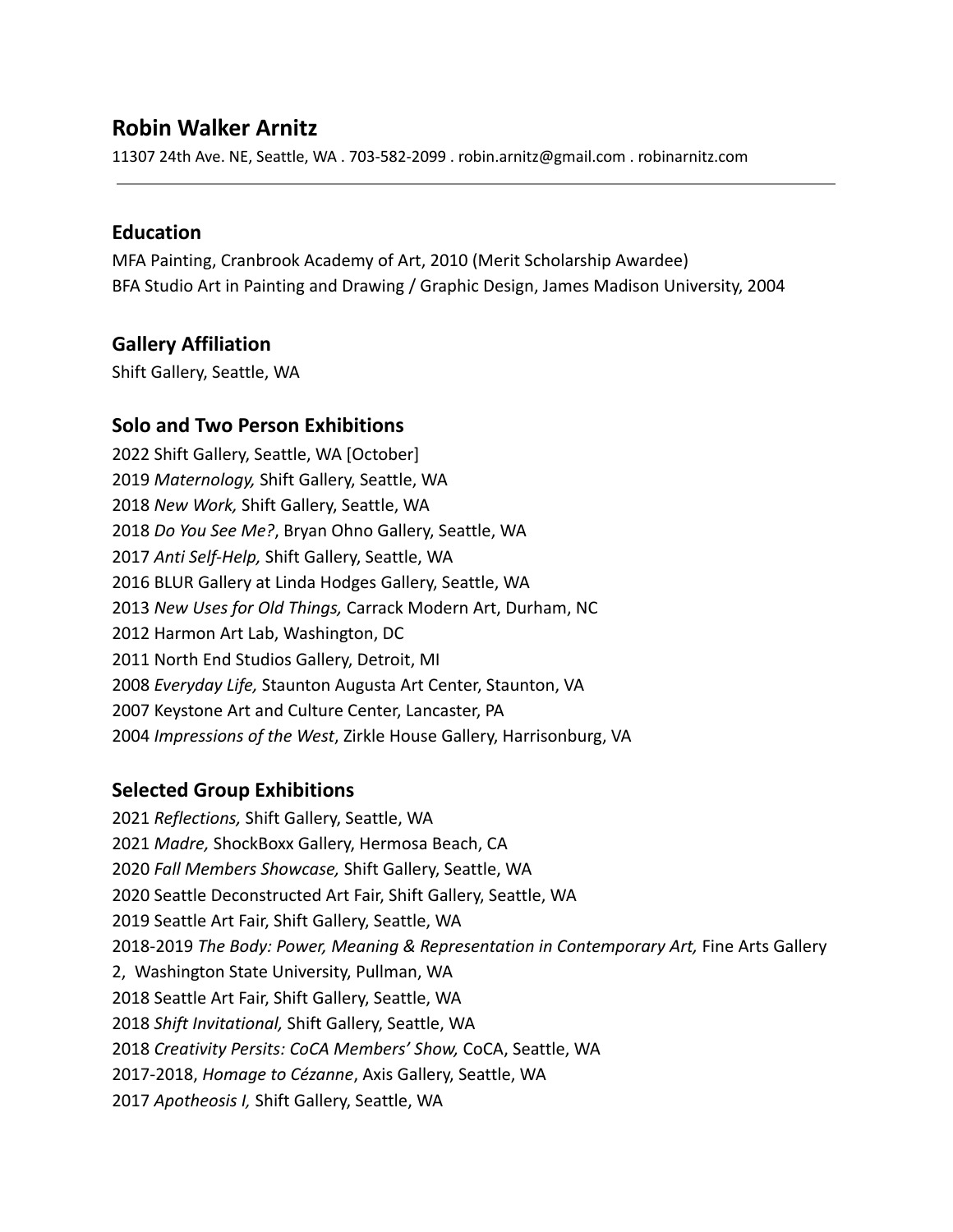2017 Seattle Art Fair, Shift Gallery, Seattle, WA *Make America Create Again: CoCA Members' Show,* CoCA, Seattle, WA *Going the Distance,* CoCA, Seattle, WA *Illuminate,* artEast, Issaquah, WA *35 Live: CoCA Members' Show,* CoCA PS35, Seattle, WA *Everyone's In,* The Alice, Seattle, WA *Small Works,* Bilinear Art Consulting, Seattle, WA *Not Together, All Apart*, Kate Alkarni Gallery, Seattle, WA *Faux Real,* The Gallery Project, Ann Arbor, MI *Out of the Woods: 2010 Graduate Degree Exhibition of Cranbrook Academy of Art,* Museum of Contemporary Art Detroit, Detroit, MI *Talking Heads, Typos and Tall Tales,* Forum Gallery, Bloomfield Hills, MI *National Wet Paint Exhibition,* Zhou B. Art Center, Chicago, IL *A Small Piece of Painting,* Forum Gallery, Bloomfield Hills, MI *Electric Landscape,* Forum Gallery, Bloomfield Hills, MI *10,000 Bodies Get Run Over By a Steamroller,* Forum Gallery, Bloomfield Hills, MI *Fall Exhibition,* Davidson County Community College, Lexington, NC *Radius 250,* Artspace @ Plant Zero, Richmond, VA 2007-2008 darklight gallery, Springfield, MO *Holiday Exhibition,* Touchet Gallery, Baltimore, MD *Art in Transition,* Silver Spring, MD

#### **Residencies**

2021 Centrum Residency, Port Townsend, WA 2017 Bali Cultural Exchange Residency, Ubud, Bali

#### **Publications**

2019 & 2018 *The Stranger* recommended art show 2011 Art21 Blog: Praxis Makes Perfect, *End-troducing* by Jacquelyn Gleisner 2010 *New American Paintings*, No. 87, MFA Annual

#### **Professional Experience**

2017-present, **Painting and Drawing Instructor** *Pratt Fine Arts Center*, Seattle, WA

2011-present, **Instructor of Art and Art History** *Alamance Community College*, Graham, NC